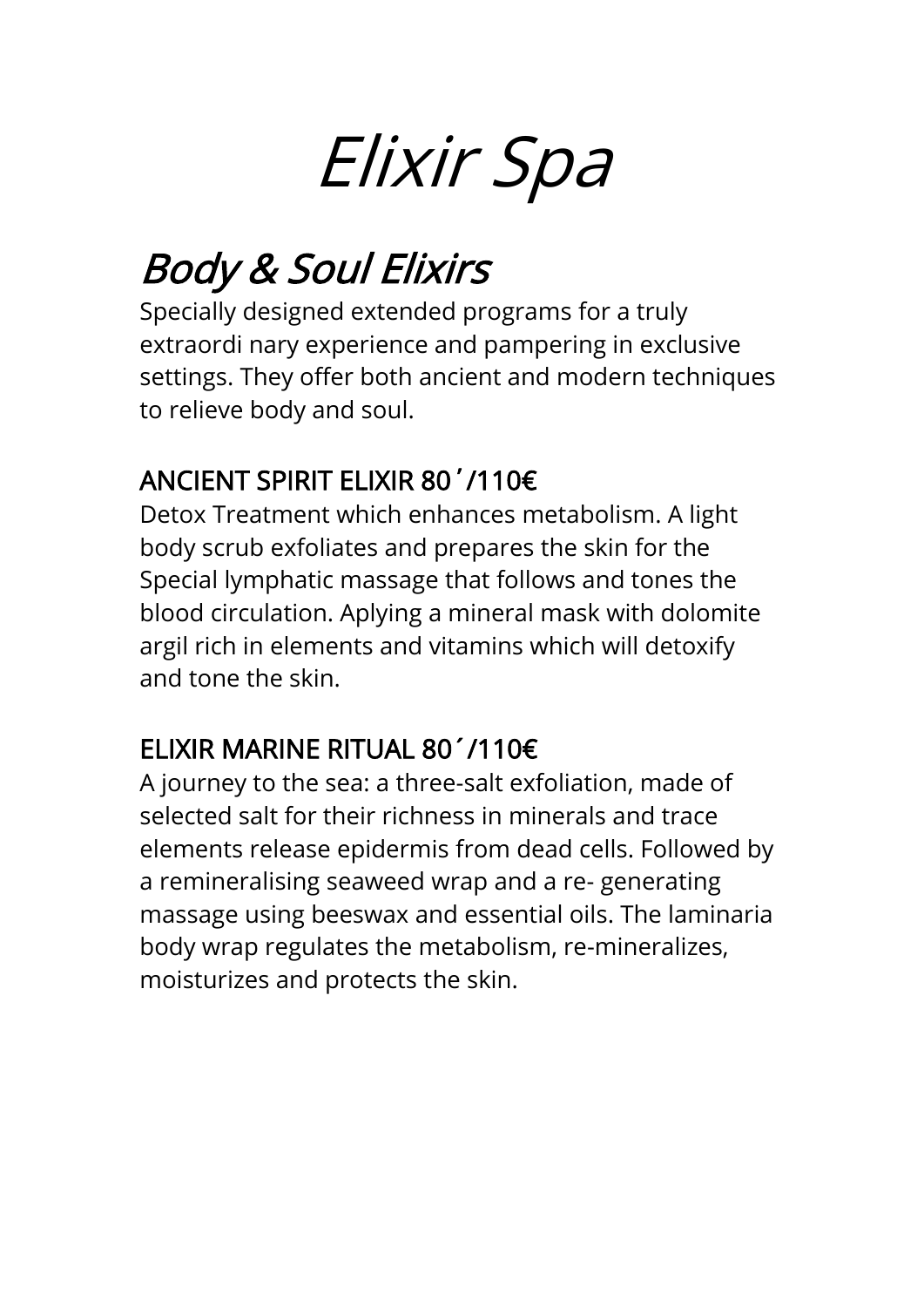## Massages & Therapies ELIXIR AROMA MASSAGE 60'/85€

Light body exfoliation performed with pure essential oil used as a natural exfoliating scrub. The total body massage that follows concentrates on soothing away tiredness, stress and alleviating ten- sion, inducing relaxation to the body and mind.

## CASA MARRON MASSAGE 60´/90€

Inspired by the grooming rituals of the Classical-era beauties. This treatment consists of a total body aromatherapy, head and face massage, reflexology on feet/hands/ears, and Shiatsu.

## DEEP TISSUE MASSAGE 30´/70€ & 60´/130€

Relieves stress that causes muscle tension. This amazing therapy reju venates the body by using deep pressure massage – no wonder it's the favourite massage in the best spas worldwide! Deep muscle groups are massaged using fingers, fists, forearms or elbows. The result is complete rejuvenation, toning and relaxation that relieve pain, reduce stress and fight inflammation by improving posture and sleep quality.

## AROMA MASSAGE 30´/60€ & 50´/80€

A lavish body treatment concentraining on the back, neck and shoul- ders using essential oils made from plant and herb extracts. The oils have either detoxifying, stimulating or relaxing properties chosen to suit individual needs. The aroma from the oils has a therapeutic ef- fect, inducing a feeling of well being.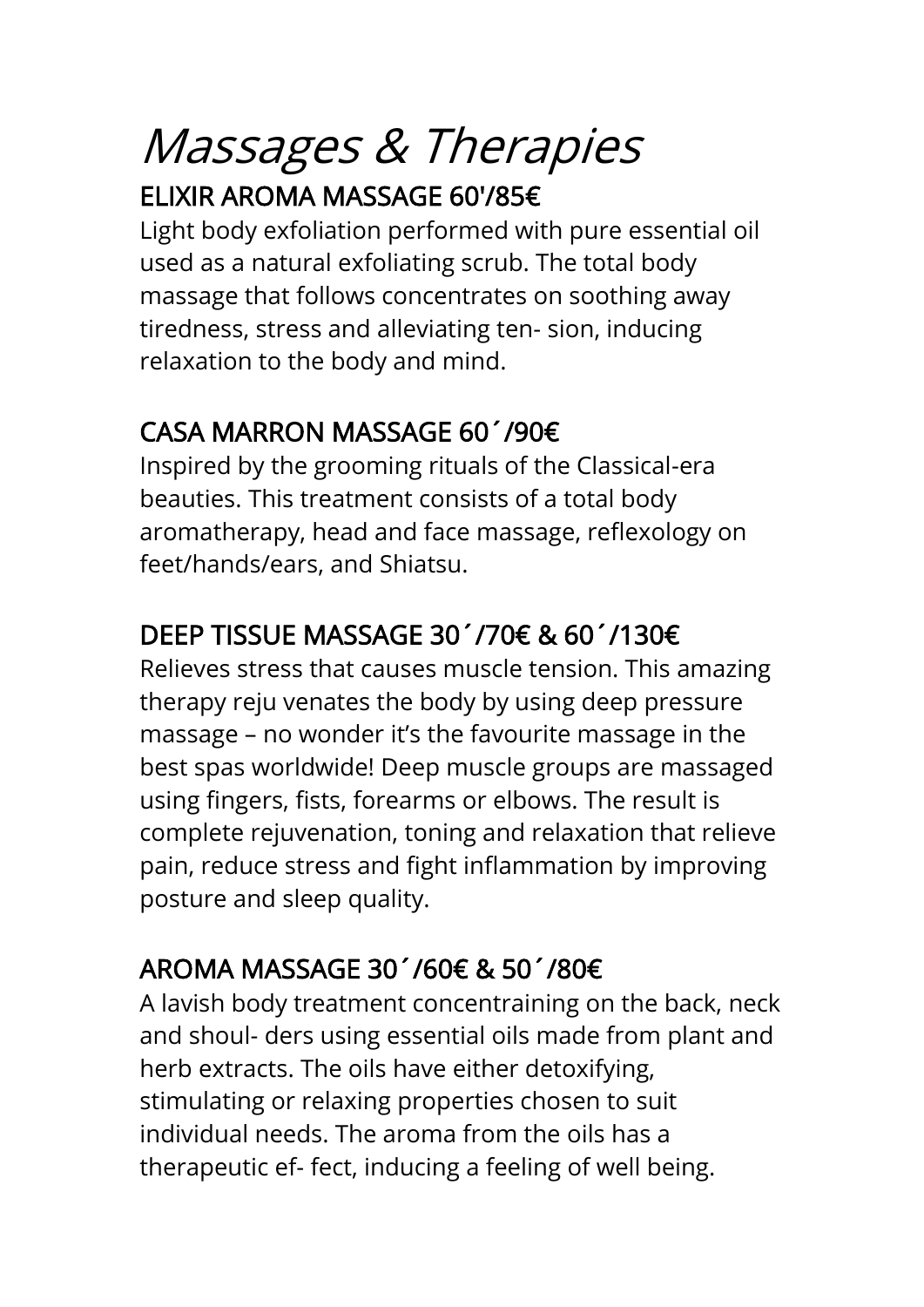## LYMPHATIC MASSAGE 30΄/60€ & 60΄/100€

This face and body treatment activates the lymph glands to flush out liquids, thus making the muscle tissue firmer. Ideal for combating cellulite and stimulating your body systems.

### CANDLE MASSAGE 60´/85€

Relax your soul and body in a warm place, gently lit by the flame of the candle. The soothing scent of creamy wax will lead you to a sensory journey. Its oils awaken your senses and deeply nourish your skin, enhancing the massage experience. Soft movements, light pres- sures, will enhance the elasticity and hydration of your skin.

## KIDS' MASSAGE 20´/40€ & 40´/75€

A unique treatment specially designed for children. Touch is a natural healing therapy. The Kids Massage is ideal for boys and girls aged 5 to 16 years. Natural hypoallergenic oil is applied with a gentle mas- sage. The qualified therapists gently massage the muscles and joints (hands - back - legs - face - neck - scalp - hair).

## HEAD & FACE MASSAGE 20´/50€

This relaxing massage performed on the pressure points of the neck, scalp, ears and face concentrates on soothing away tiredness, stress and tension. A wonderful treatment for headaches, stiff and tired muscles as well as obtaining harmony to your mind.

OPENING HOURS: DAILY 10:00 - 18:30 HRS. You may contact the Elixir Spa directly on extension 8991.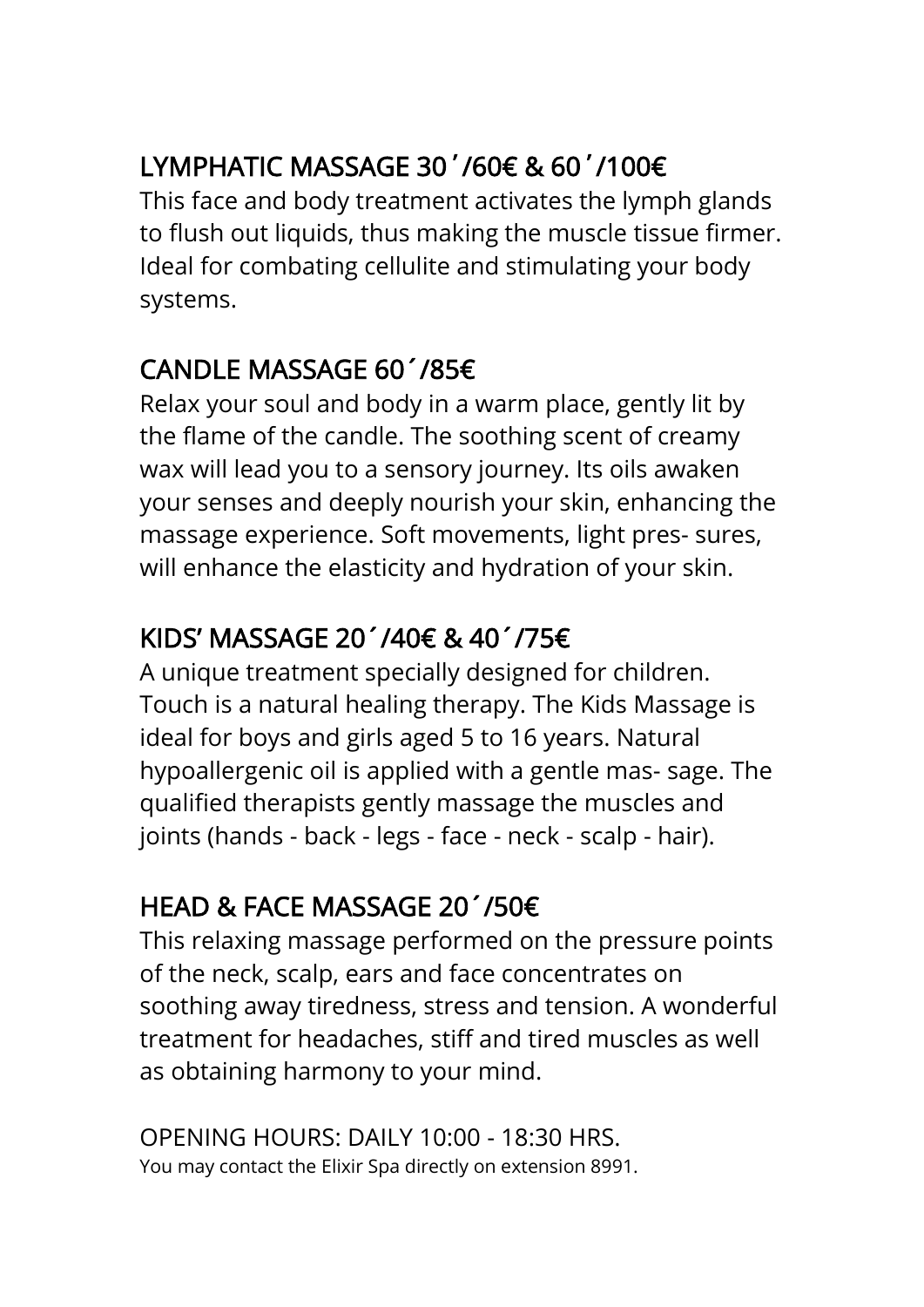## Special Therapies

## BODY SLIMMING AND FIRMING 60´/100€

Complete body treatment to redraw the silhouette, reduce the appearance of cellulite, tone and give a feeling of lightness and well-being to the body. This body mask has a 'sauna' effect and acts effectively on fatty areas. The skin transforms from the first appli cation onwards: the epidermis is firmer, smoother and softer. The movements encourage the mask to heat up, providing excellent stim ulation of the metabolism. The cocktail of luminaria seeweed and the essential oils reduces the tensions and get for the body relaxation and well-being by the massage. The skin is soft, supple and moretonic. Associated with the massage, this body oil reduces the cellulite.

## BACK RITUAL 60´/95€

A cleansing and relaxing ritual combination of enveloping movements and the use of a self-heating mud to relax the deep muscles and relieve joint tension. The selfheating oligo-active mud detoxifies the body and creates a profound feeling of relaxation in areas of muscle tension. Its enveloping warmth and crackling foam gives the skin a real feeling of well-being.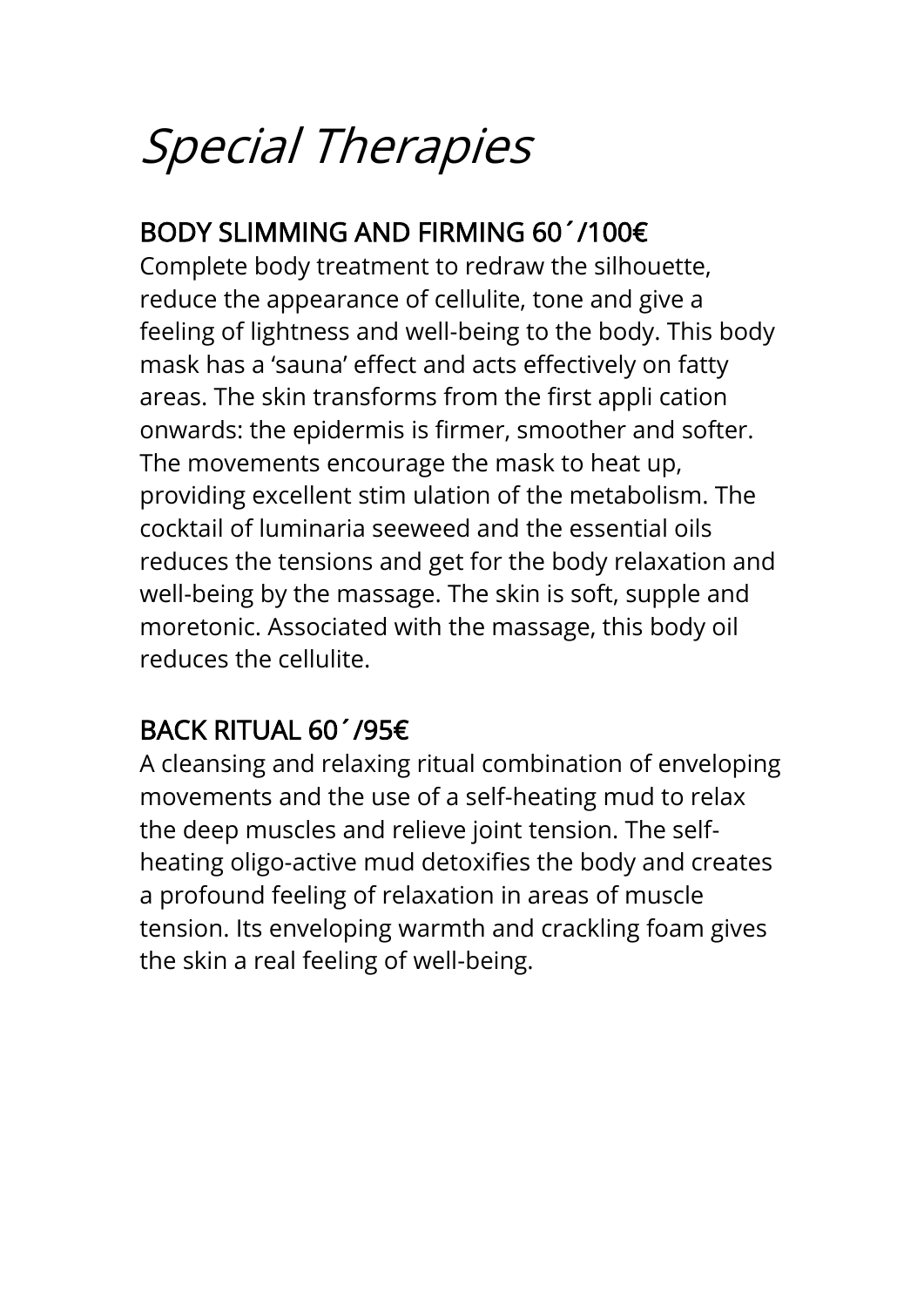## AFTER-SUN TREATMENT 30´/70€

This after-sun body treatment soothes and refreshes the skin after sun exposure! A specific body wrap with hibiscus flower extract re pair the skin, and a complete body moisturizing soothes the sunburn. Intensely hydrated, the skin is soft and the body is perfectly relax.

OPENING HOURS: DAILY 10:00 - 18:30 HRS. You may contact the Elixir Spa directly on extension 8991.

## Face Treatment

## HYDRATENSE TREATMENT 60'/90€

Enhanced deep hydration treatment with Hyaluronic acid, herbal ex tracts, ginger and chamomile. Hyaluronic acid activates the deeper layers of the epidermis for better bonding of collagen and elastin fib ers. The skin is hydrated, improves its elasticity and gains a natural and healthy look.

## OXYREVITAGE AGE TREATMENT 60´/100€

Anti-wrinkle treatment for dry, tired and dehydrated skins. The proper combination of active retinol and vitamin C releases oxygen. The epidermis is rebuilt, bright, vigorous and protected from photo aging. An ideal treatment for the summer months.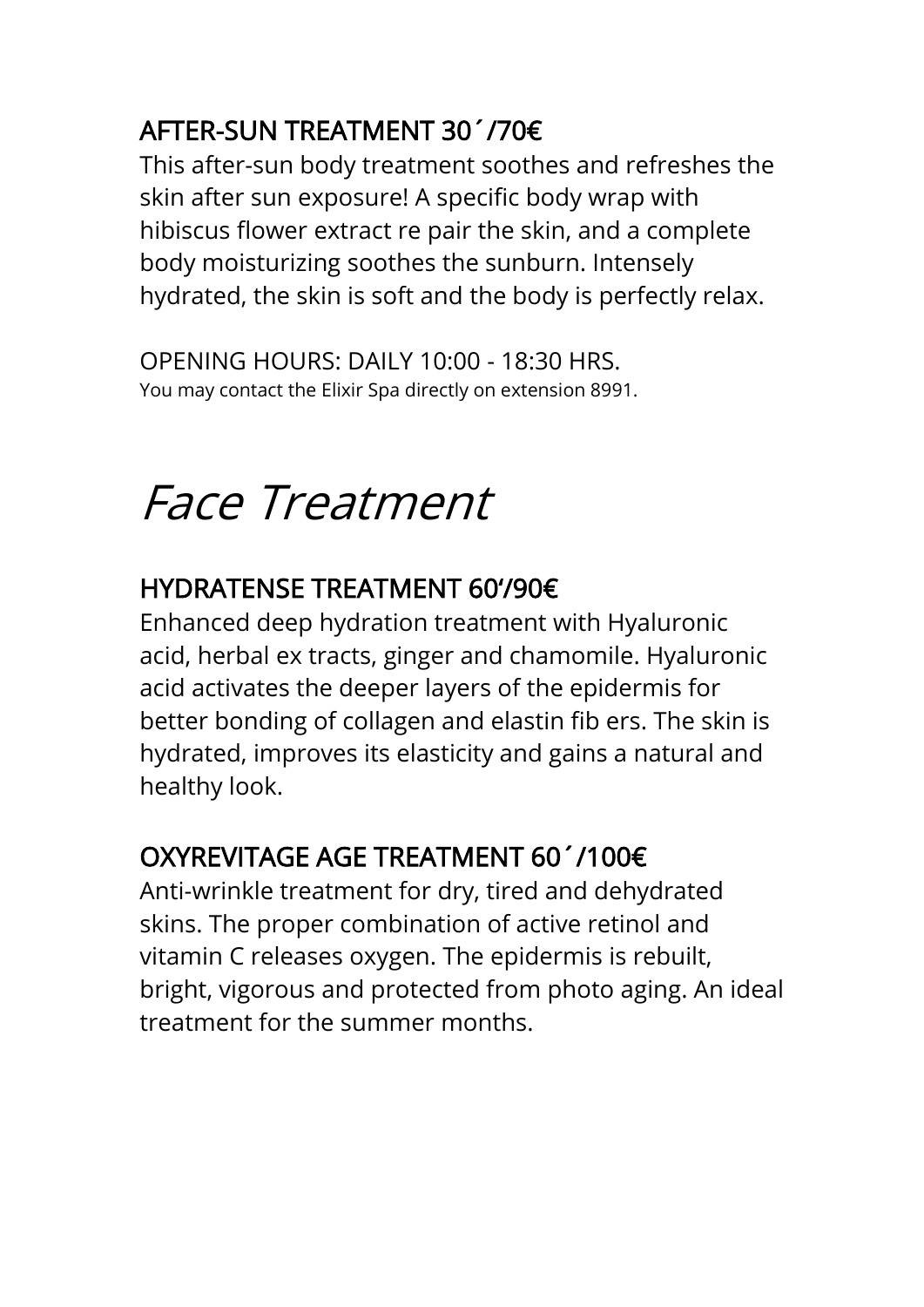## DERMOSTAMINE TREATMENT 60´/110€

A Face treatment for those worried about age signs. It fights sur face and deep wrinkles, helps to regenerate and regenerate skin cells through plant liposomes.

## PURE PERFECTION 60´/95€

Treatment for oily and mixed skins. Antiseptic ingredients and lactic acid have the purpose of cleansing and nourishing the skin for spec- tacular glow.

## MEN'S TREATMENT 60´/85€

This comprehensive treatment is adapted specifically for men's skin and involves highly concentrated marine oligoelements. It releases tension, removes traces of fatigue and strengthens the natural radi ance of the skin. This cream mask combines white clay and seaweed to purify and absorb impurities while taking care of sensitive and delicate skins. The epidermis is rebalanced, and the complexion is radiant and glowing once again. Aimed at sensitive and fragile com plexions, this mask soothes and rebalances the skin on the face. In order to quickly reduce any discomfort, this pleasantly cool mask con tains seawater which prevents inflammation and soothes sensitive skin. Foam gives the skin a real feeling of well-being.

OPENING HOURS: DAILY 10:00 - 18:30 HRS. You may contact the Elixir Spa directly on extension 8991.